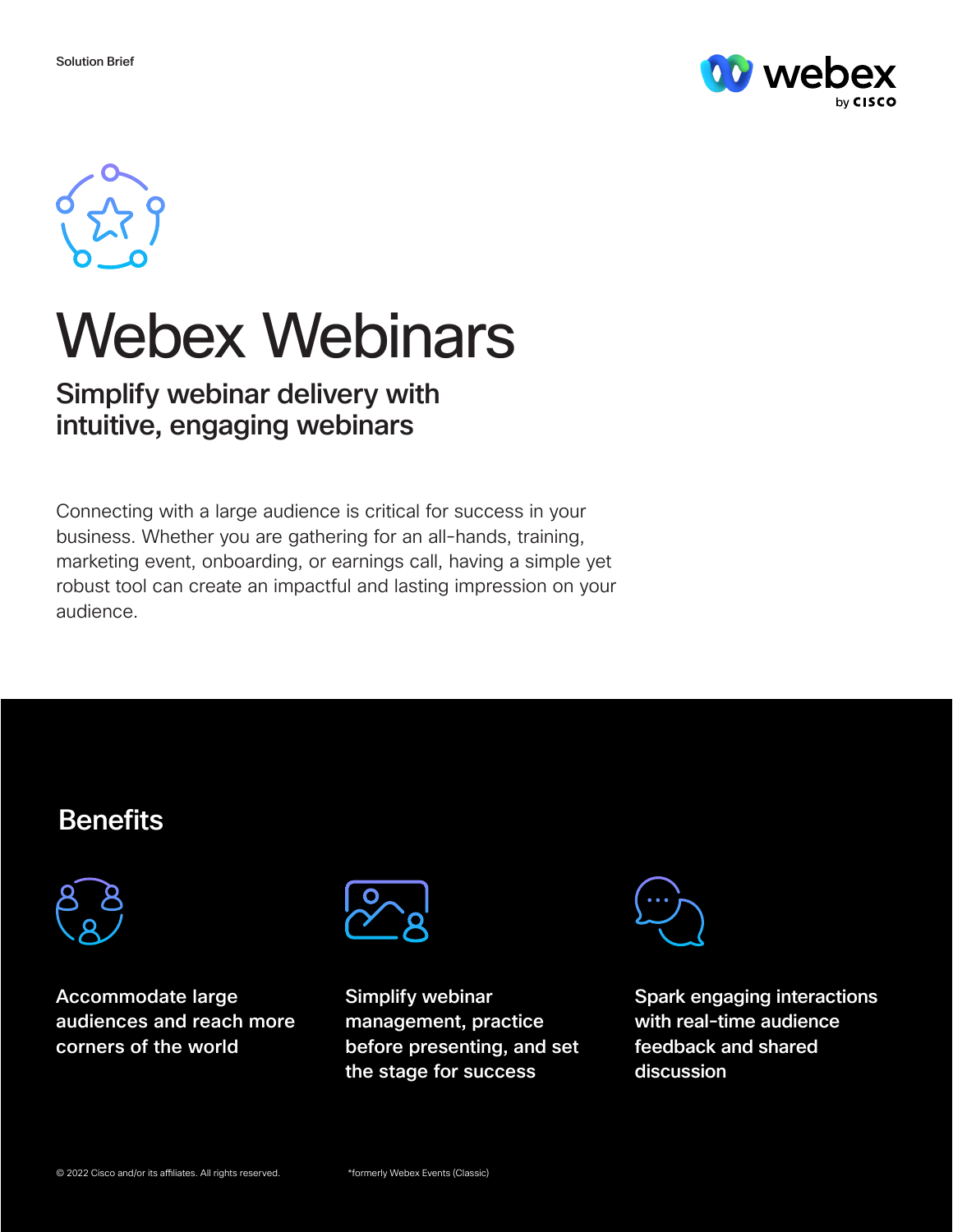## Make the most of your webinar

Webex Webinars transforms your company meetings, training sessions and corporate events with real-time online interactions, expanding your reach, reducing travel costs, and boosting attendance. Create professional events with peace of mind that Webex Webinars will ensure secure, reliable, and engaging experiences for all attendees.



Figure 1. Robust polling capabilities

Planning an effective virtual event in today's collaborative environment can be extremely complex. Attendees want to register and join the event easily from any device and any location, and they expect a quality, consistent experience, no matter what. Most vendors claim that a one-size-fits-all offering will suffice. However, to truly meet audience expectations, stand out in a crowded webinar and event field, and ensure that messages come across to attendees, businesses require a flexible, end-to-end solution.

Webex Webinars helps you from start to finish. From planning the event, engaging the audience and measuring event success so you can more effectively host company meetings and training, or market products and services to a larger audience than ever before.

Webex Webinars features integrated video and audio to allow participants to see and hear presenters and panelists in high definition. This easy to use solution requires no new hardware, so it's no problem to implement and scale as a customer's needs change. Invite internal and external audiences to join events with their mobile devices such as Android, iPhone, and iPad devices, no matter where they're located.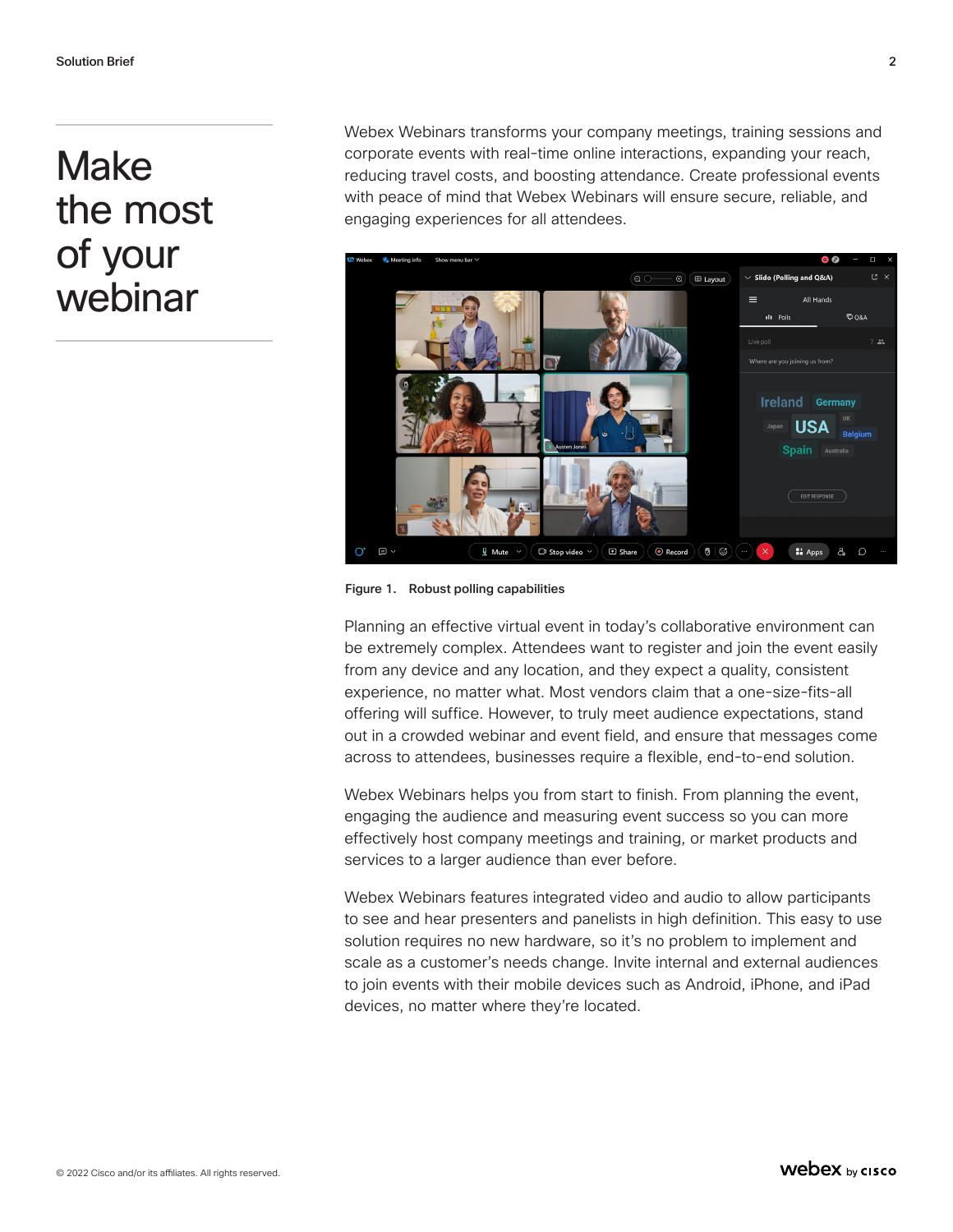

## Accommodate large audiences



## Spark engaging interactions



## Ensure security and control

## Manage effective campaigns and webinars from start to finish

Take advantage of a full array of tools to manage events from start to finish. Improve attendance using automated email invitations, confirmations, and reminders.

Add attendance security to internal meetings with Single Sign-On (SSO) options that range from easily tagging participants to providing invitation-only access.

Register attendees with customized forms with custom branding options and themes for registration. During the webinar, presenters can utilize engaging tools such as live polling or immersive share. After the webinar, you can forward the event recording link and gain insights from your Slido polling and Q&A engagement.



Figure 2. Custom branding options and themes for registration page

#### Count on Cisco for secure, scalable Webex service

Webex employs a robust, multilayer security model, which includes the use of 128- bit Transport Layer Security (TLS) and 256-bit Advanced Encryption Standard (AES) for data encryption, along with granular policy controls. Security processes are stringently audited with compliance details provided in a Statement on Standards for Attestation Engagements (SSAE) report. Compliance control allows you to manage what features are enabled in every webinar to align with your policies at a site or user level.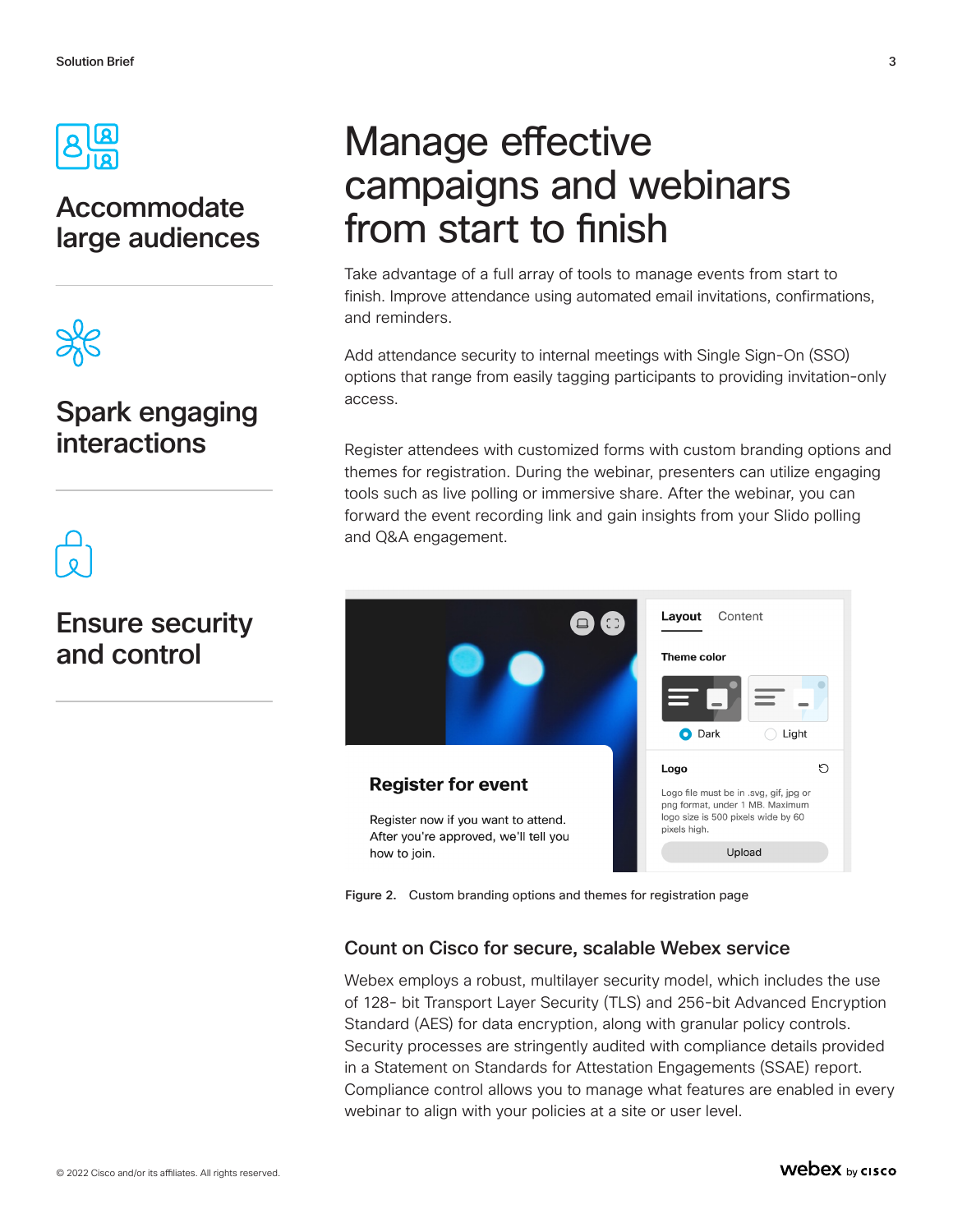

## Simplify event management

## Key features

## Plan and promote

#### Automated email management with personalized templates

Send out invitations, confirmations and reminders automatically.

#### Webinar series

Group multiple webinars together to make it easy for attendees to register, all at once. Invite collaborators to manage each webinar so that you have all the right people for each event..

## Present

#### High-quality definition and active speaker functionality

Display high-definition videos (up to 720) and share high quality audio of the presenter and panelists. Optimize for my voice ensures that all background speakers are removed to hear you loud and clear.

Custom stage layouts put you in charge of what your audience sees during the event. The view will adjust automatically when content is being shared, keeping the focus on the presentation.

#### Present like a pro

Utilize Immersive Share to place yourself directly onto your shared content, making your presentations even more engaging.

#### Pre-event practice session

Ensure your events run smoothly by providing a virtual private room in the session for presenters and panelists to practice before going live.



Figure 3. Immersive Share in Breakout session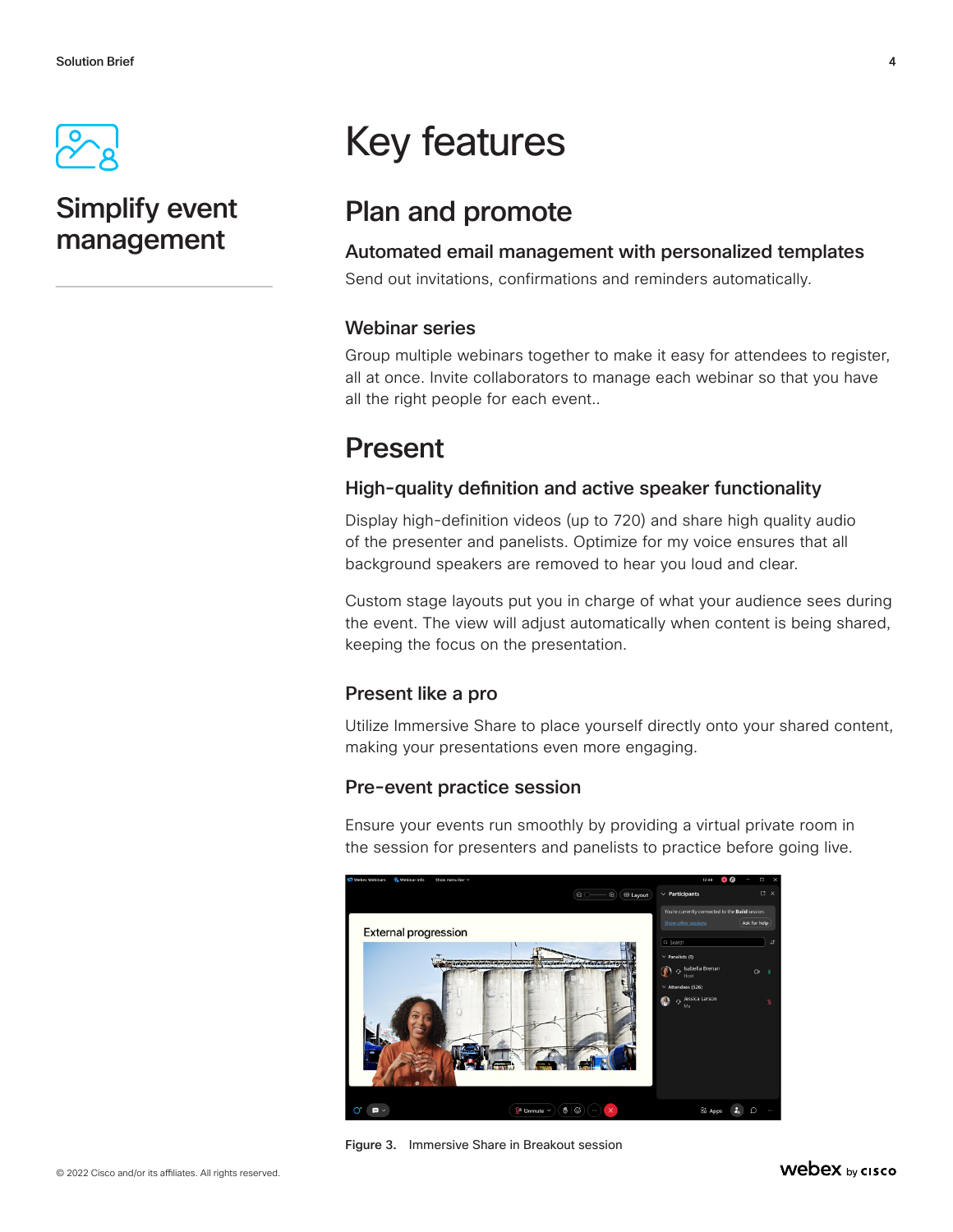### Automate your event with Webex Assistant



Add the power of the Webex Assistant to your events\*



Create real-time transcriptions and event highlights

#### Virtual and blurred backgrounds

You can blur your background in Webex Webinars using the desktop app when using a Mac or Windows. On iOS devices, you can use blurred or virtual backgrounds in Webex Webinars using the Webex Meetings mobile app.

#### Multimedia content

Speakers can share presentations, applications, whiteboards, and streaming video files, and annotate shared content in real time. Participants can choose from a variety of different layouts focusing on what or who they need to see. They have complete control to resize the panels and windows.

#### Flexible, integrated audio

Choose from toll or toll-free global teleconference, two-way Voice over IP (VoIP), or audio broadcast. With integrated audio, the host can control participants' audio and everyone can see who is speaking.

#### Reach global audiences

Invite people from around the world, with real-time translation to 100+ languages. Take it a step further and let your audience choose the language they prefer to listen to the event in with simultaneous interpretations.

#### Live Q&A and chat

Address all or the most popular questions from the audience using live Q&A by Slido. Chat privately or publicly with panelists or attendees during the event.

#### Audience engagement

Interact with your audience with various types of live polls—word clouds, multiple choice, open text, ranking, quizzes, and rating polls. Add an element of fun with animated reactions. Discuss in smaller groups using breakout sessions to focus on different topics. Help your audience gain extra knowledge on event host, co-host and panelist with People Insights.

#### Integrates with your favorite tools

Pre-built integrations make it easy to meet you where you work. CRM tools such as Salesforce\*\* and Eloqua\*\* simplify your workflow to make it simple to track and generate leads.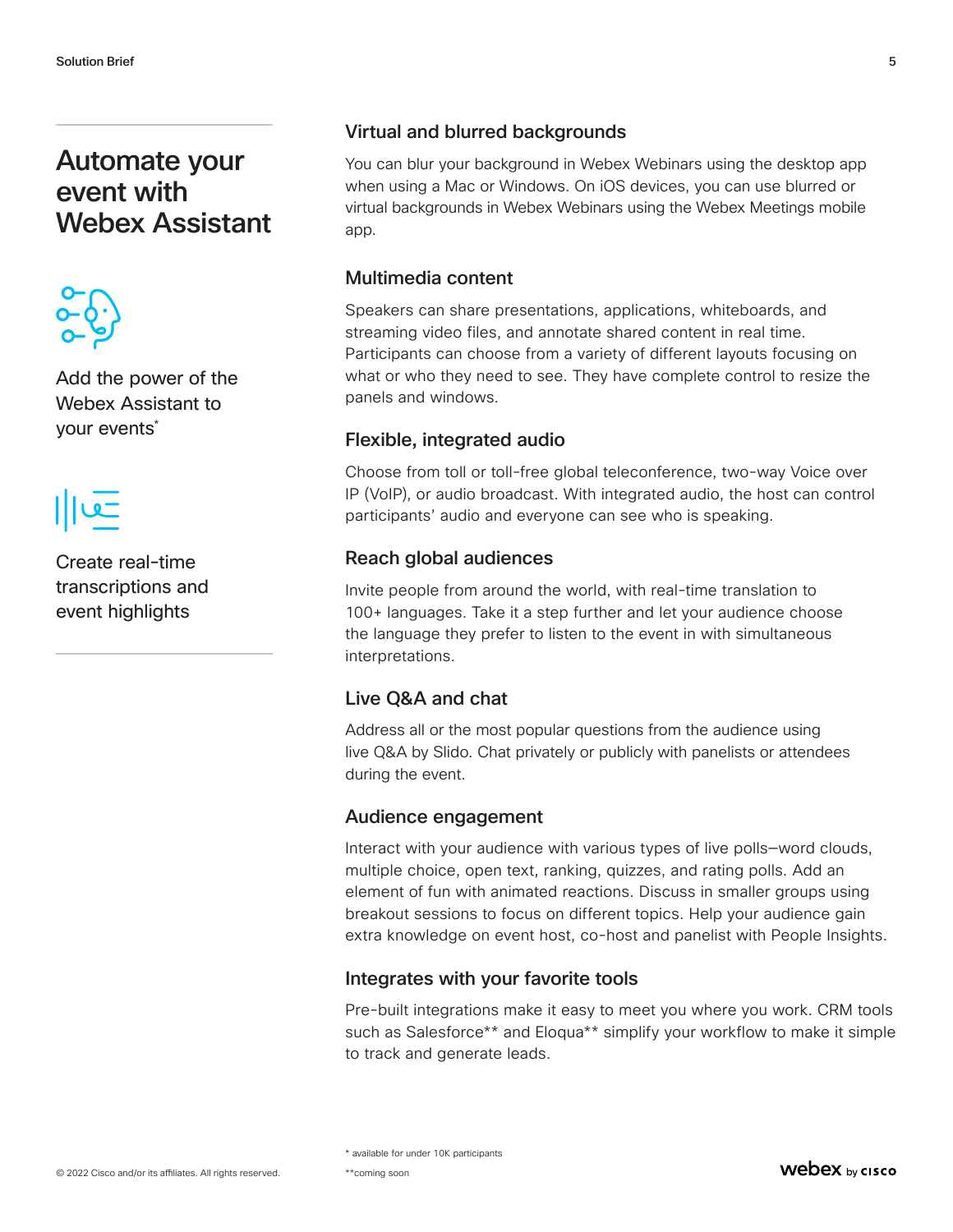

### Engage your audience

## Follow up and cultivate

#### Score and analyze custom and standard reports

Share event highlights, transcript, and recording with a quick email or Webex message. View polling and Q&A insights and analytics at slido.com including active participants, popular questions and topics, and poll results.

#### Webex production support

The Production Services Team offers a variety of support levels to fit your meeting and webinar needs. From start to finish, our expert Producers and suite of service offerings are here to provide you with solutions to ensure a smooth delivery of your meeting or webinar. The Production Assist Services suite has different support tiers depending on audience size and complexity of event, support can include consultation, dry run, best practices advice, help with in-event app integrations, technical monitoring, recording and more. More information.

### Case Study

LUMEDX healthcare technology

#### **Challenges**

- Stand out in the face of large-brand competition
- Develop a unique, interactive online program to create demand for solutions

#### **Results**

- Online events generated over \$600K USD in opportunity sales
- Webex Webinars enabled LUMEDX to gain an edge over much larger competitors
- Online meetings and events helped maintain more frequent contact with over 500 clients